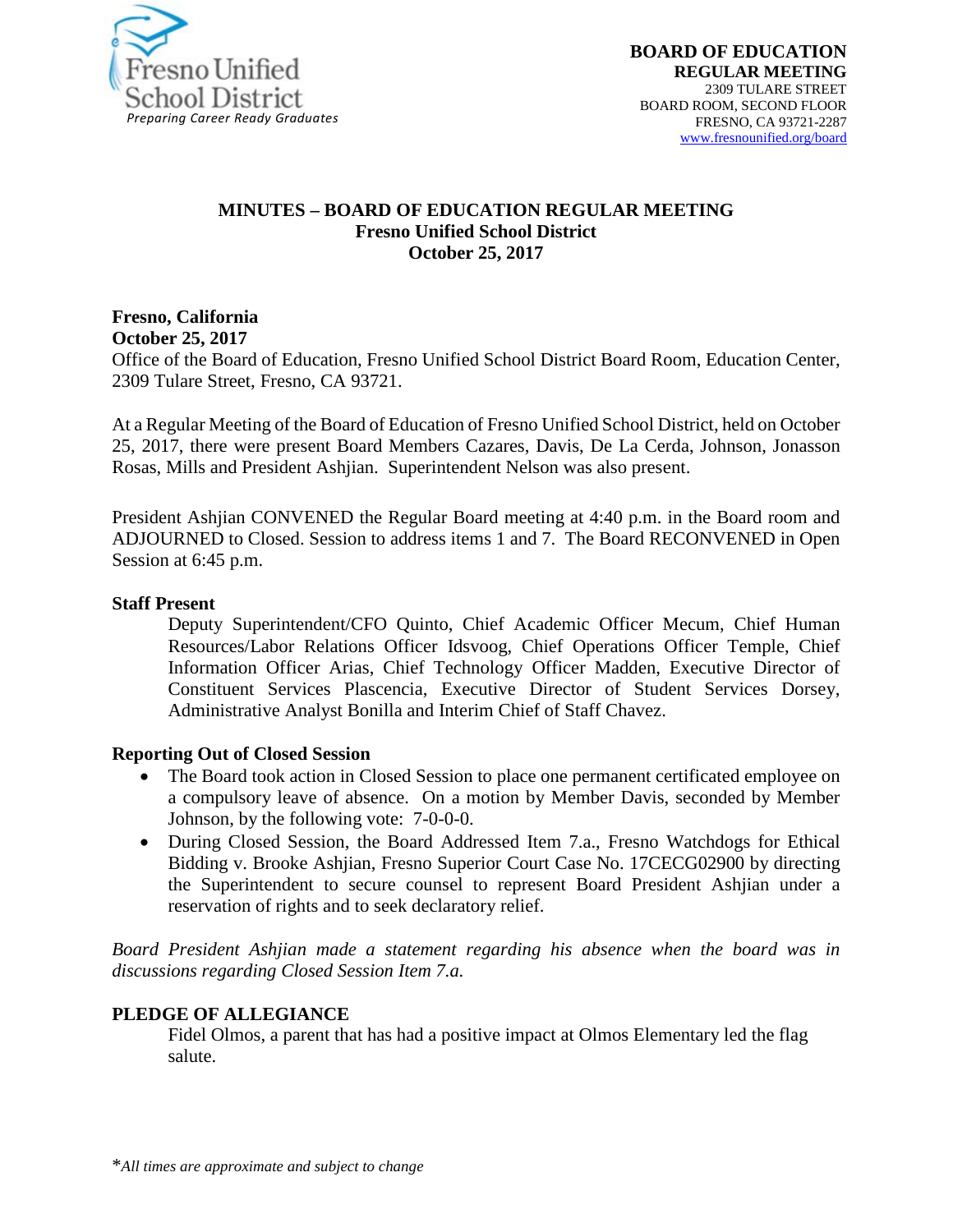### **PRESENT and ADOPT Emergency Resolution in the Event of a Concerted Refusal to Work by Employees (Resolution No. 17-08)**

**Adopted as recommended**, an Emergency Resolution in the Event of a Concerted Refusal to Work by Employees (Resolution No. 17-08).

Member Davis moved for approval, seconded by Member De La Cerda, which was adopted on a roll call vote of 9-0-0-0 as follows: AYES: Student Board Members Riar and Rivera. Board Members: Cazares, Davis, De La Cerda, Johnson, Jonasson Rosas, Mills and President Ashjian.

# **APPROVE Minutes**

**Approved as recommended**, the draft minutes for the August 9, 2017 Regular Meeting, and the August 11, 2017 and August 12, 2017 Special Meetings.

Member Mills moved for approval, seconded by Member Cazares, which carried a vote of 7-0-0-0, as follows: AYES: Board Members: Cazares, Davis, De La Cerda, Johnson, Jonasson Rosas, Mills and President Ashjian.

# **HEAR Reports from Student Board Representatives**

Students Mackenzie Rivera and Tracey Zuniga from Hoover High School thanked Trustee Claudia Cazares for attending their ASB meeting and sharing the students' same values and goals for their region. The students voiced their support for agenda item A-4 and heard from district staff about LCAP community meetings and the need for student input. They shared some recent happenings from Hoover including that Mrs. Danielle Dickie was named "Teacher of the Week," Hoover's homecoming had the theme "Hoover Supports Las Vegas" where students decided to write letters to first responders who helped victims. The students also wrapped up a successful Breast Cancer Awareness Football Game at Sunnyside High School and are preparing for the school's first-ever "Patechella" which is Hoover's version of the music festival "Coachella." Also, students from Tioga Middle School shared with the board the activities they participate in at school, why they love Tioga and their career goals.

# **HEAR Report from Superintendent**

- Highlighted Red Ribbon Week with special activities at schools all across the district. Students at Webster wore pajamas to school as they followed their dreams and said no to drugs while Pyle elementary students teamed up against drugs by wearing their favorite team jerseys and super hero shirts. Thanked teachers, counselors, staff and campus culture directors for creating lessons and activities for our students to learn and make good choices.
- Shared the first stakeholder community forum that was held on the district's work and efforts around Positive Behavior Intervention & Supports (PBIS), Social Emotional Learning and Restorative Practices. The guidelines not only address misbehaviors, but pair consequences with interventions that restore relationships and teach students the skills to address the underlying behavioral issues. Staff will participate in additional professional learning around this work as the district conducts a soft launch at five initial sites, with a district-wide launch in 2018/19.
- Applauded the district's work to serve immigrant families which was honored by the U.S. Citizenship and Immigration Services. USCIS notified Fresno Unified that it had been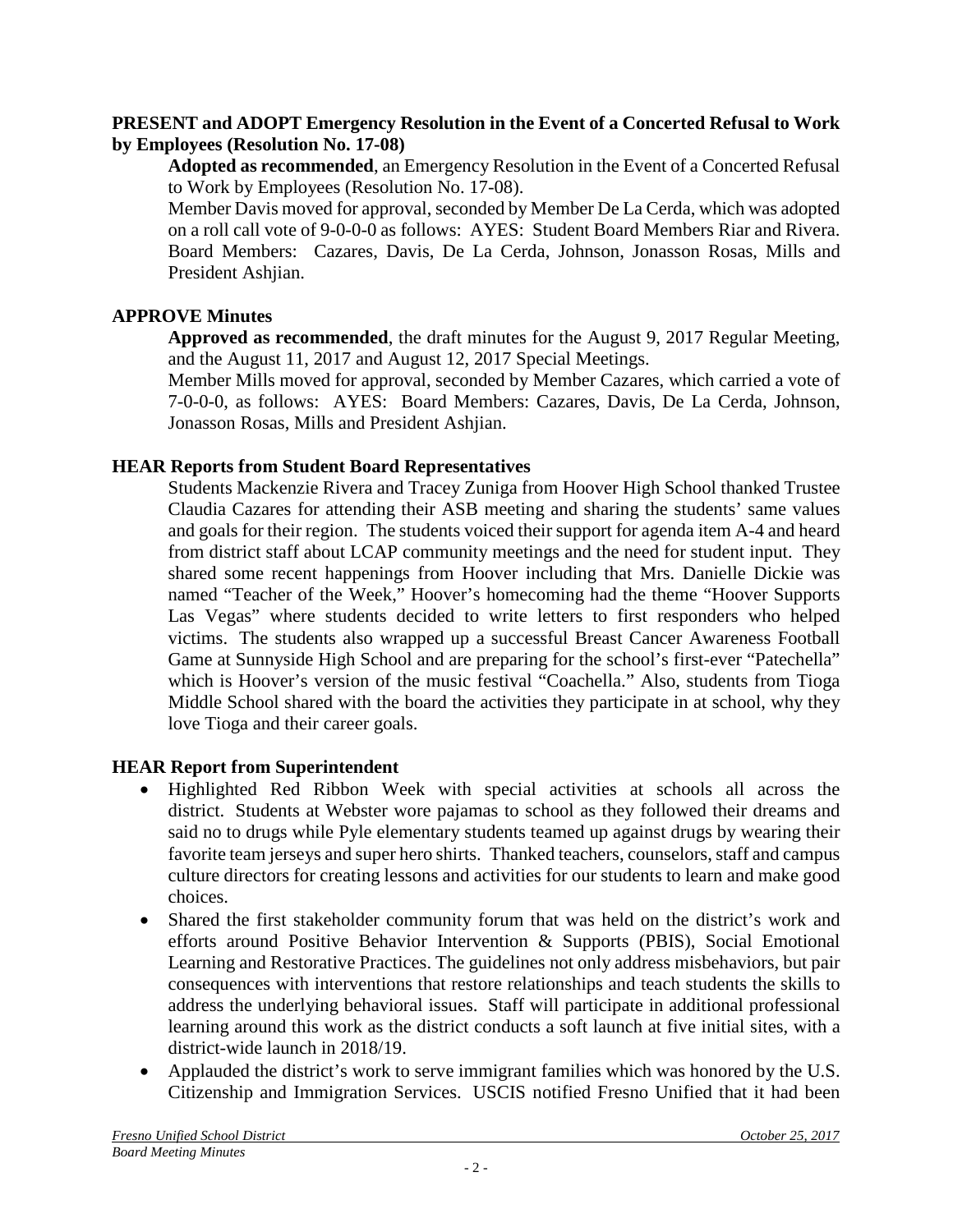awarded a \$250,000 Citizenship and Assimilation grant to support the Dream Resource Center efforts. This grant was given to only two school districts in the country, Fresno Unified and Miami Dade County, recognizing the work the districts are doing to support immigrants transition into the United States. Also, the district was presented with the Innovation in Immigration Integration Award at the 2017 Central Valley Immigration Integration Collaborative (CVIIC) Conference held at Picadilly Inn. Locally, CVIIC is a network of partner organizations to assist local immigrant families impacted by immigration policies. Fresno Unified is committed to supporting our DACA students, families and staff. The Dream Resource Center would not be possible without the support from our Board of Trustees and all of our community partners.

On a motion by Member Davis, seconded by Member De La Cerda, the consent agenda, exclusive of agenda item: A-4, A-5, A-6, A-9, and A-11 which were pulled for further discussion, was approved on a roll call vote of 9-0-0-0 as follows: AYES: Student Board Members Riar and Rivera. Board Members: Cazares, Davis, De La Cerda, Johnson, Jonasson Rosas, Mills and President Ashjian.

# **A. CONSENT AGENDA**

- **A-1, APPROVE Personnel List APPROVED as recommended,** the Personnel List, Appendix A, as submitted.
- **A-2, ADOPT Findings of Fact and Recommendations of District Administrative Board ADOPTED as recommended,** the Findings of Fact and Recommendations of District Administrative Panels resulting from hearings on expulsion and readmittance cases conducted during the period since the October 11, 2017 Regular Board meeting.
- **A-3, APPROVE Provisional Internship Permits APPROVED as recommended,** Provisional Internship Permit (PIP) recommendations to rehire or hire upon Board approval.
- **A-4, APPROVE Award of Bid 18-02, Adult Transition Program Modernization Project APPROVED as recommended,** Bid 18-02, to modernize the Adult Transition Program campus including remodeling ten classrooms and the administration office, multi-purpose room and kitchen; constructing two new life skills kitchens and front entrance canopy; improving hardscape, landscape and parking areas; and improving site accessibility.

Staff recommends award to the lowest responsive, responsible bidder:

Mark Wilson Construction, Inc. Fresno, CA \$5,259,830

# **Prior to the vote Board President Ashjian read the following statement:**

"Mark Wilson Construction, Inc., is one of the bidders for Bid Number 18-02 identified in Item A-4. I have been a subcontractor for Mark Wilson Construction on projects not involving Fresno Unified. I began providing services to Mark Wilson Construction more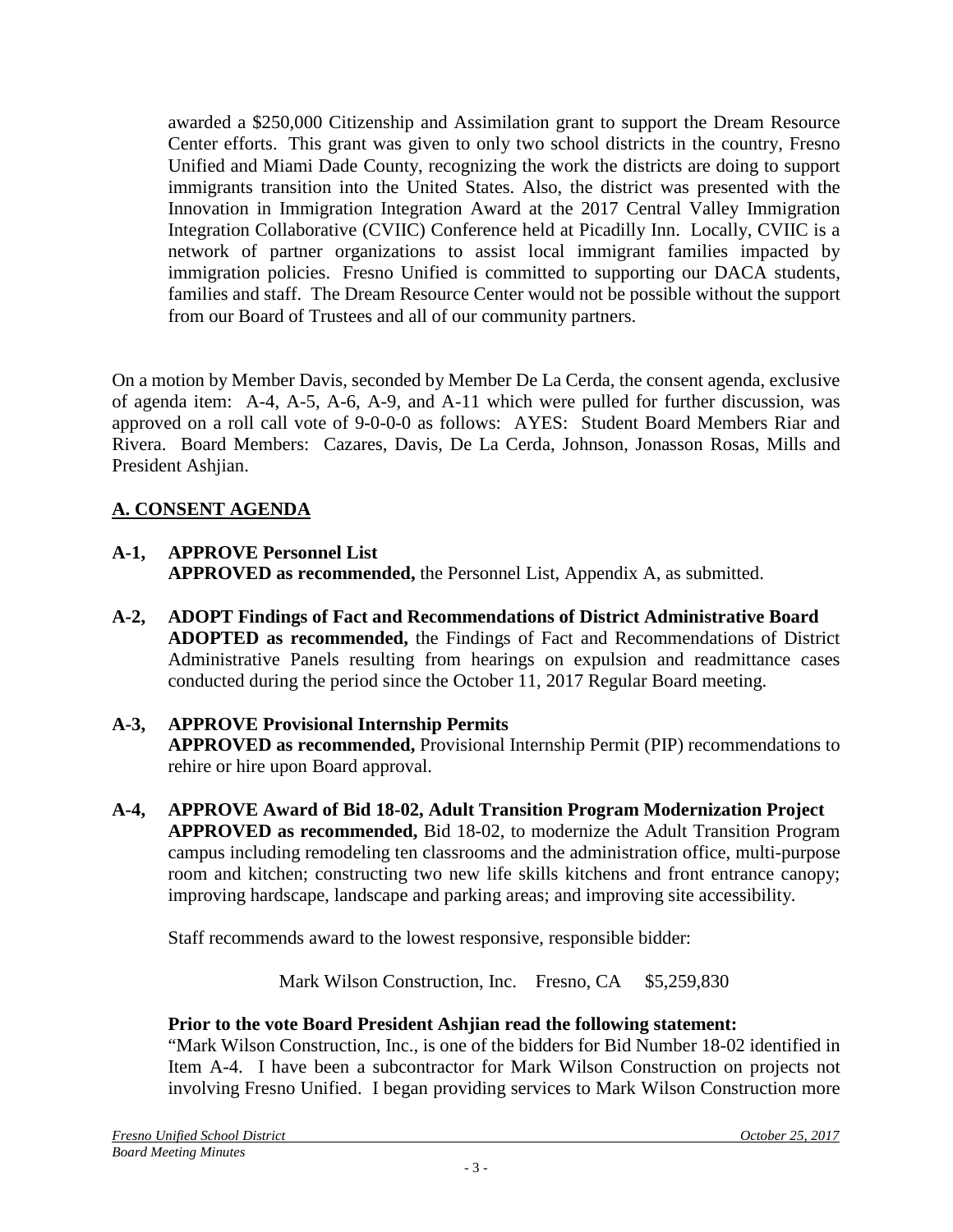than five years prior to my election to this Board. I did not participate in making this contract. Therefore, I have a remote interest in this contract and I am abstaining from this vote pursuant to the Board Bylaw 9270."

For the record, there were no comments/questions regarding this item. Member De La Cerda moved for approval, seconded by Member Davis, which carried a 6-0-1-0 vote. AYES: Board Members: Cazares, Davis, De La Cerda, Johnson, Jonasson Rosas, and Mills. ABSTENSIONS: Board President Ashjian.

# **A-5, APPROVE Project to Improve High School Weight/Fitness Rooms, and Authorize Utilization of Individual Piggyback Contracts in 2017/18**

**APPROVED as recommended,** a project to provide new/replacement weight and fitness equipment for Bullard, Duncan, Edison, Fresno, Hoover, McLane, Roosevelt and Sunnyside; and future facility improvements for Edison, Fresno, McLane and Sunnyside. The project will replace 15+ year old equipment with equipment that is gender neutral and supports PE, athletics and special education. Information on proposed projects for each school is included in the Board binders. Also recommended are future improvements at Edison, Fresno, McLane and Sunnyside to reduce inequity in the overall space dedicated to weight, fitness, dance and wrestling facilities. Improvements at Edison, Fresno and McLane can be included in the Measure X gym projects in the high school master plans approved by the Board on September 28, 2016. For Sunnyside, a facility in the open area between the tennis courts and north academic building is also in the approved site master plan for Measure X funding. For equipment purchases, approval to utilize piggyback contracts (in the Board binders) is recommended.

For the record, there were comments/questions regarding the fact that the Edison High School region historically has been left to the future when it comes to facility updates/improvements, this item has come to the board prematurely, would like to see timelines for the fitness room and timelines for the weight rooms, concerns over the additional staff requirements with the suggested improvements, who would manage the equipment, inequalities of investment to each of the regions, being equal is not equity, concerns that even though there is a need to improve our weight/fitness rooms is it the best use of our money when there are so many other needs, there are several goals of the district and athletics is one of them, promises are made but are those promises kept, clarification that some of the schools would need to be expanded to become equitable, will the equipment be purchased in bulk, clarity on what staff went through to bring this forward to the board while making it equitable for all schools, how long will the equipment last, and most of our students do not have gym memberships so if not at school where would the go. Chief Operation Officer Karin Temple, Executive Director Paul Rosencrans and Assistant Superintendent Holland Locker were able to provide clarification. Member Jonasson Rosas made a motion to not move forward on Agenda Item A-5 T*he project to improve high school weight/fitness rooms, and authorize utilization of individual piggyback contract in 2017/18* and to invest the money elsewhere, seconded by Member De La Cerda, which carried a 4-3-0-0 roll call vote. AYES: Board Members: Davis, De La Cerda, Johnson, and Jonasson Rosas. NOES: Board Member Cazares, Mills and President Ashjian.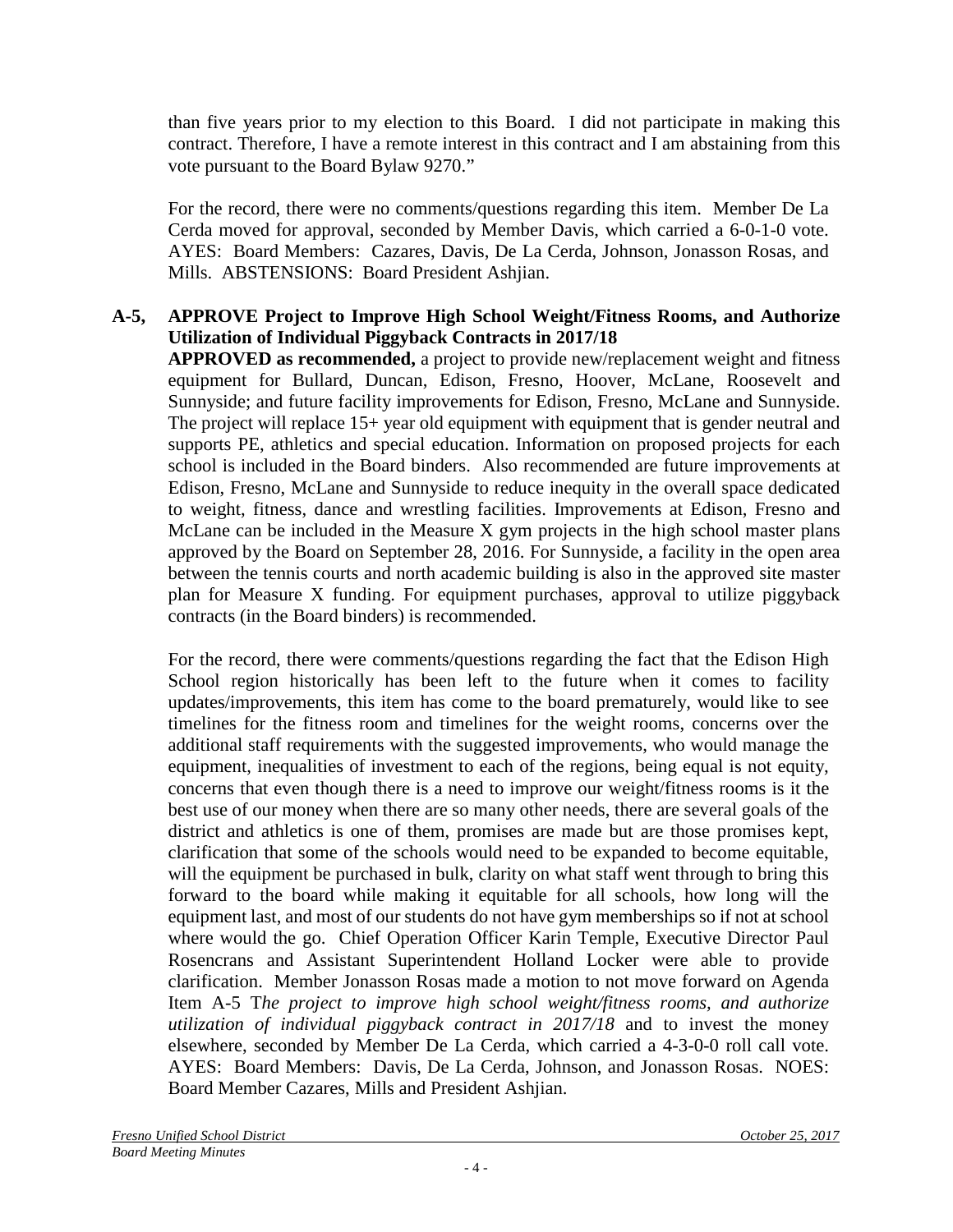# **A-6, APPROVE Independent Contractor Services Agreement with WestEd**

**APPROVED as recommended,** an Independent Contractor Services Agreement with WestEd to establish a task force to help guide the African American Academic Acceleration Initiative.

WestEd's support and approach is grounded in its commitment to achieving educational equity and draws from extensive experience designing and facilitating authentic stakeholder engagement opportunities aimed at creating shared ownership and accountability for student success. The scope of work will include:

- 1. Context Setting and Artifact Analysis
- 2. Preparation for Task Force Sessions
- 3. Facilitation of Task Force Sessions
- 4. Support to District Leadership

For the record, there were comments/questions regarding the scope of the contract, timelines regarding recommendations and/or a report, what will WestEd be doing for the district exactly, how soon will the district be able to act with WestEd's recommendations, and will we be getting an update soon. Executive Director Wendy McCulley was able to provide clarification. Member Jonasson Rosas moved for approval, seconded by Member De La Cerda, which carried a 7-0-0-0 vote. AYES: Board Members: Cazares, Davis, De La Cerda, Johnson, Jonasson Rosas, Mills and Board President Ashjian.

**A-7, ADOPT Variable Term Waiver for Career Technical Education Credential Holders ADOPTED as recommended,** Variable Term Waiver request for Career Technical Education Credential holders for English Learner Authorization until CTE program is completed.

# **A-8, DENY Claim #17-0920-0304**

**DENIED as recommended,** a Claim for Damages by a Minor, case #17-0920-0304.

### **A-9, RATIFY Amendment to Agreement with Fresno County Superintendent of Schools for the 2017/18 CalWORKs Funding**

**RATIFIED as recommended,** an amendment to an agreement with Fresno County Superintendent of Schools for the 2017/18 CalWORKs funding. The CalWORKs funding for Fresno Adult School is to provide educational services to referred public assistance recipients under CalWORKs. Services include orientation, assessment, and instruction in Adult Secondary Education, English as a Second Language, and Career Technical Education training. Fresno Adult School is responsible for quarterly reporting of fiscal expenditures, student attendance, and student assessment data.

For the record, there were comments/questions regarding the clarity of the contract, are we extending the contract or are we doubling up on the contract. Staff was able to provide clarification. Member Jonasson Rosas moved for approval, seconded by Member Davis, which carried a 6-0-0-1 vote. AYES: Board Members: Cazares, Davis, De La Cerda, Johnson, Jonasson Rosas, and Mills. ABSENT: Board President Ashjian.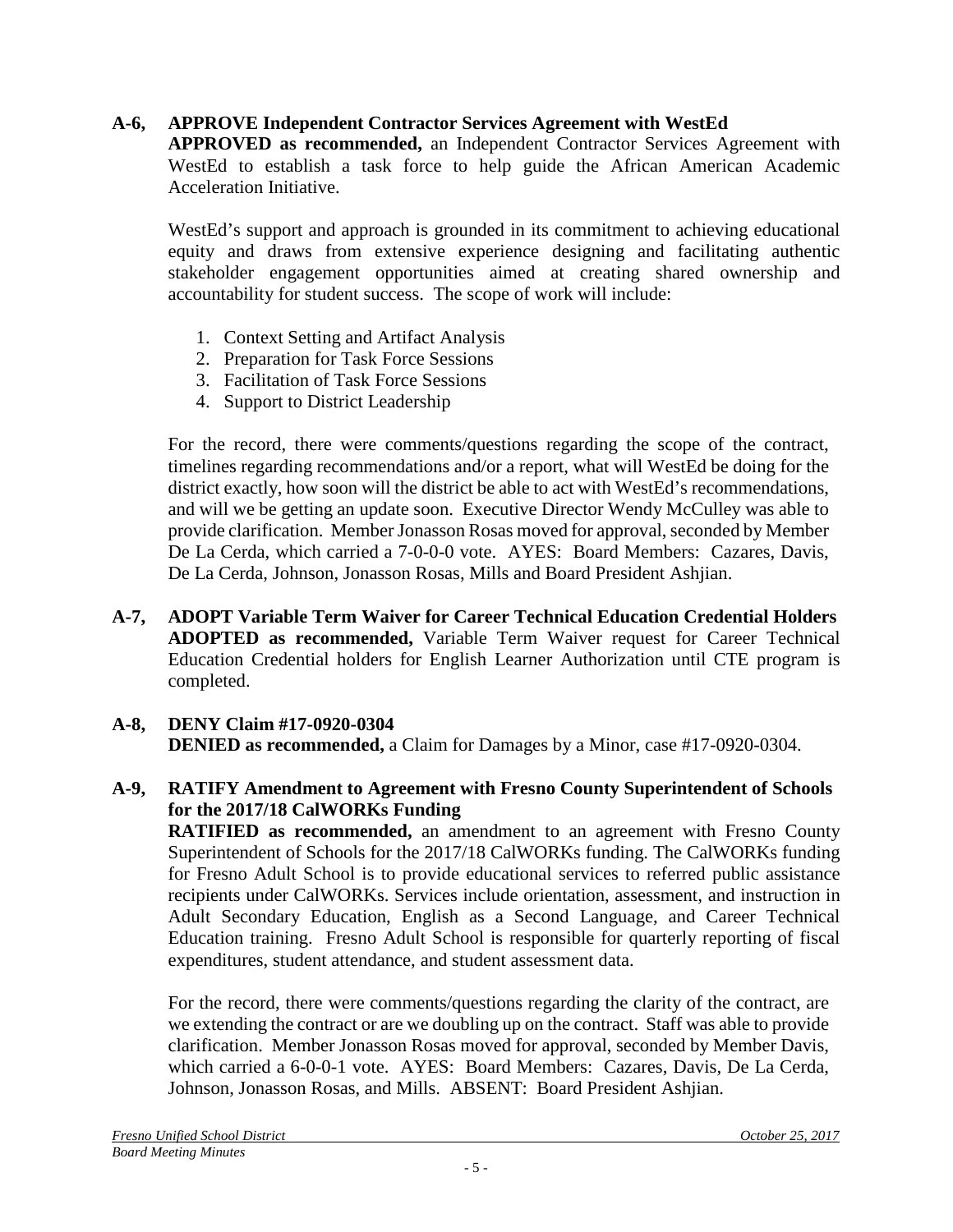#### **A-10, RATIFY the Filing of Notices of Completion for the Following Projects**

**RATIFIED as recommended,** Included in the Board binders are Notices of Completion for the following projects, which have been completed according to plans and specifications.

#### **Bid 17-17, Hoover High School Cooling Tower Replacement**

#### **Bid 17-26 A-D, Installation of Exterior Lighting Upgrade at Various Campuses**

The Superintendent recommends ratification. Fiscal impact: Retention funds are released in accordance with contract terms and California statutes. Contact person: Karin Temple, telephone 457-3134.

#### **A-11, RATIFY Purchase Orders from July 1, 2017 through July 31, 2017**

**RATIFIED as recommended,** Included in the Board binders is information on purchase orders issued from July 1, 2017, through July 31, 2017. Purchase orders for \$10,000 or more are presented first, followed by purchase orders for less than \$10,000. The Superintendent recommends ratification. Fiscal impact: Funding is noted on the attached pages. Contact person: Karin Temple, telephone 457-3134.

#### **Prior to the vote Board President Ashjian read the following statement:**

"Included in item A-11 are purchase orders for Todd Companies (purchase order number 495610) and Expo Party Rentals (purchase order numbers 496108 and 496104). I have done business with Todd Companies and Expo Party Rentals in my private capacity on other projects not involving Fresno Unified beginning at least five years prior to my election to this Board. I did not participate in making these contracts. Because of my relationship with these companies, I have a remote financial interest in these contracts and, therefore, I am abstaining from this vote pursuant to Board Bylaw 9270."

#### **Prior to the vote Board Member Jonasson Rosas read the following statement:**

"Fresno EOC is the vendor for purchase order numbers 496588 and 495711 as stated in item A-11. I am employed by Fresno EOC, which is a nonprofit corporation. I did not participate in making these contracts. Because of my employment with Fresno EOC, I have a remote financial interest in these contracts and, therefore, I am abstaining from this vote pursuant to Board Bylaw 9270."

For the record, there were no comments/questions regarding this item. Member Davis moved for approval, seconded by Member De La Cerda, which carried a 5-0-2-0 vote. AYES: Board Members: Cazares, Davis, De La Cerda, Johnson, and Mills. ABSTENSIONS: Board President Ashjian and Jonasson Rosas.

### **END OF CONSENT AGENDA**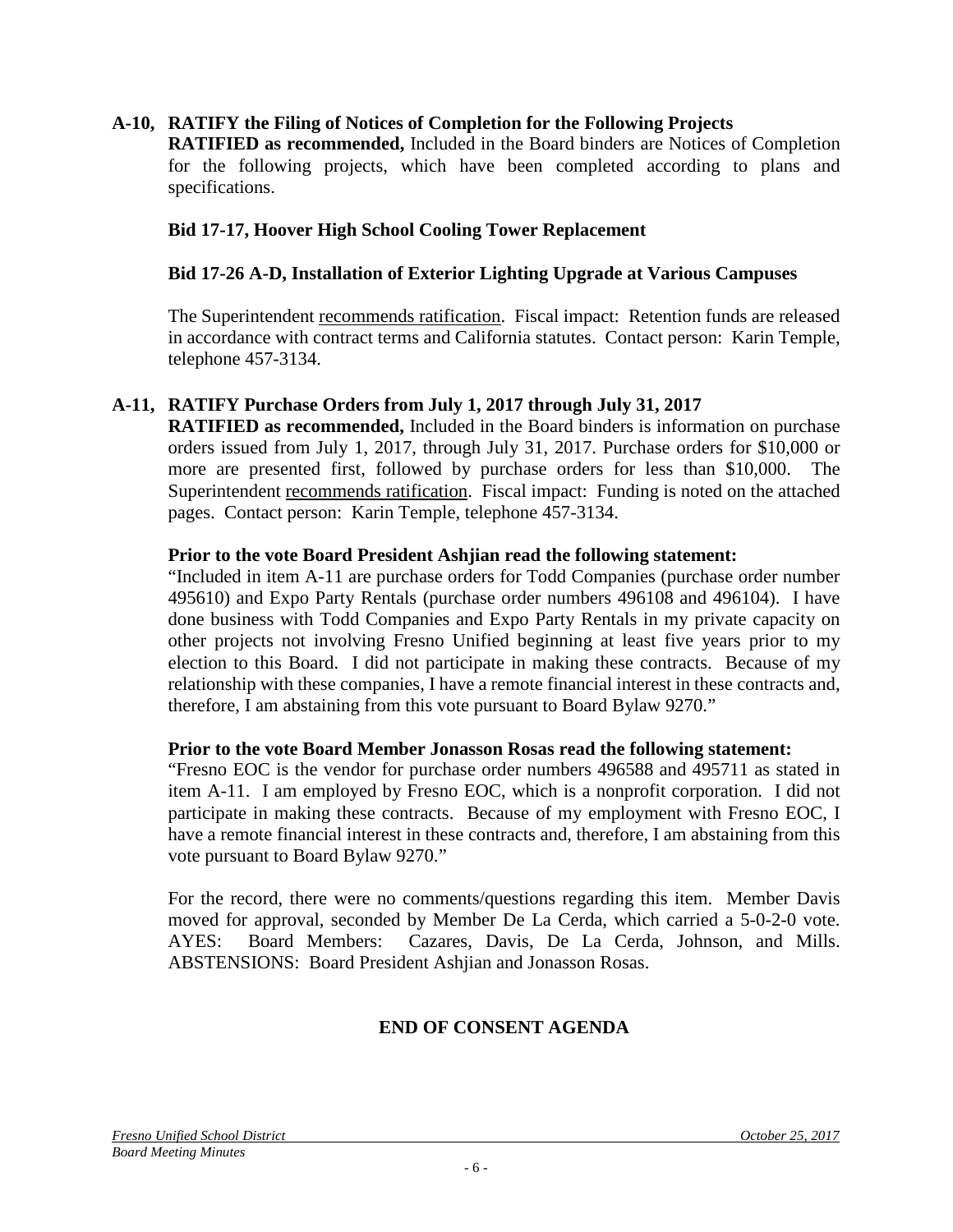# **UNSCHEDULED ORAL COMMUNICATIONS**

- **Feliz Coke Mislaih aka Coco #3** Stated he is going to put everything in the past and in future amount of years that he chooses.
- **J.R. Cagle** Supports Board President Ashjian and his right to speak regarding his own beliefs.
- **Kenneth R. Mackie** Stated that Brooke Ashijan must resign for the good of Fresno Unified School District, for the good of the construction industry in Fresno and for the good of the community. His presence on the board has cost the district hundreds of thousands of dollars.
- **Bishop Westbrook** Supports Board President Brooke Ashjian. We do not have to agree with everything that Board President Ashjian says but we do agree on one thing, the concern he has on our children.
- **Glenda Gilliland** Supports Board President Brooke Ashjian. Supports his right to free speech. We were not asked about the LGBT Resolution where is the Native American Resolution?

# **B. CONFERENCE/DISCUSSION AGENDA**

### **Agenda Item B-12, Present and Discuss Performance Indicators for Local Control and Accountability Plan Local Priorities 1-3, 6**

The California School Dashboard shows performance levels on six state performance indicators and four local indicators. While the state indicator results are collected from statewide databases and sources, local indicator data is left to the Local Education Agency (LEA) for collection and reporting.

A public meeting to report the results is required prior to uploading the data and requires no formal action from the Board of Education.

The performance standards for the local performance indicators 1-3, 6:

- Appropriately Assigned Teachers, Access to Curriculum-Aligned Instructional Materials, and Safe, Clean and Functional School Facilities (Priority 1)
- Implementation of State Academic Standards (Priority 2)
- Parent Engagement (Priority 3)
- School Climate (Priority 6)

# Presentation by Executive Director David Jansen and Staff

### An opportunity was provided to hear questions/concerns from members of the Board and staff was available to respond.

For the record, comments/questions were made regarding where will the community engagement workshops be located at each site, is the state rubric as the base line set in stone or will it change, is this in conjunction with the state data dashboard, is this the dashboard that they rate districts on, the workshop for Fresno High School is that during winter break or when we just get back, in regards to our LCAP indicators are we tracking and accessing to see what is effective, are we tracking and evaluating on a school by school bases what works for one site may not work for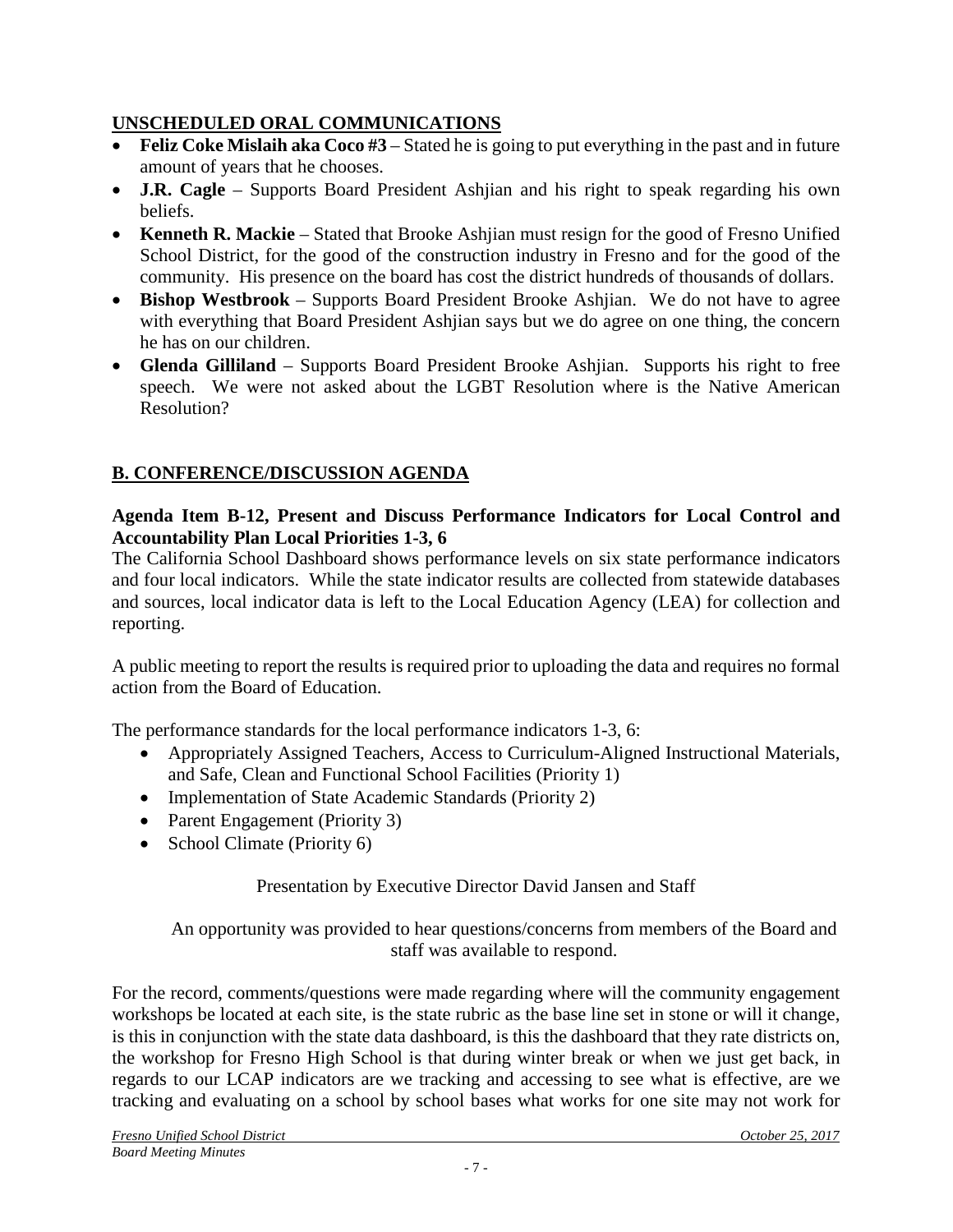another, would like to see results for Math since that is our weak spot, teachers misassigned is less than one percent is that in a certain region, would like to see the indicator *Facilities Properly Maintained* to reach a hundred percent, is there an expectation from the state on each of the indicators, on presentations if we could see where we stand with the states expectations, who is surveyed regarding the basic services and conditions at school sites, does the implementation of Science and History curriculum align to our book adoption, how far behind is the district on ELD, do we have a plan in catch up, the numbers for school climate are really low, would like to see more information regarding Access to Instructional Materials, we might have the material but are the students using it, would like to see additional information on how we measure the changes with aligning ELD with ELA and what has been more useful, clarity on Basic Services and Conditions at School vs. Clean Safe and Operational specifically regarding facilities, and clarify on the indicator of Student Access to Instructional Materials being at one hundred percent. Executive Officer Danisi, Chief of Human Resources Idsvoog, Chief of Operations Temple, Executive Director Jansen and Instructional Superintendent Dutra were available to answer questions and provide clarification. No action was required on this item.

# *The Board of Education took a five-minute break.*

**Agenda Item B-13, Present and Discuss Conceptual Planning for New Southeast Elementary School. -** Item was pulled by staff.

**Agenda Item B-14, Discuss Assembly Bill (AB) 1915 Pupil Instruction: Social Sciences: Armenian Genocide -** Item was pulled by staff.

### **Agenda Item B-15, Discuss and Approve Proposed Revisions for Board Bylaws (BB), Board Policies (BP), Administrative Regulation (AR), and Exhibit (E)**

Presented to the Board were proposed revisions to the listed Board Bylaws (BB), Board Policies (BP), Administrative Regulations (AR), and Exhibit (E) for the Board's consideration and adoption.

- BB 9000 Role of the Board (Powers and Responsibilities)
- BB 9100 Annual Organizational Meeting
- BB 9121 President
- BB 9122 Secretary
- BB 9123 Clerk
- BB 9230 Orientation
- BB 9320 Meetings and Notices
- BB 9322 Agenda Meeting/Materials
- BB 9323 Meeting Conduct
- BP 2121 Superintendent's Contract
- BP 2122 Administration Superintendent of Schools: Job Description
- BP 2210 Administrative Leeway in Absence of Governing Board Policy
- BP 4111 Recruitment and Selection
- BP 4113 Assignment
- BP 4312.1 Contracts
- BP 5022 Students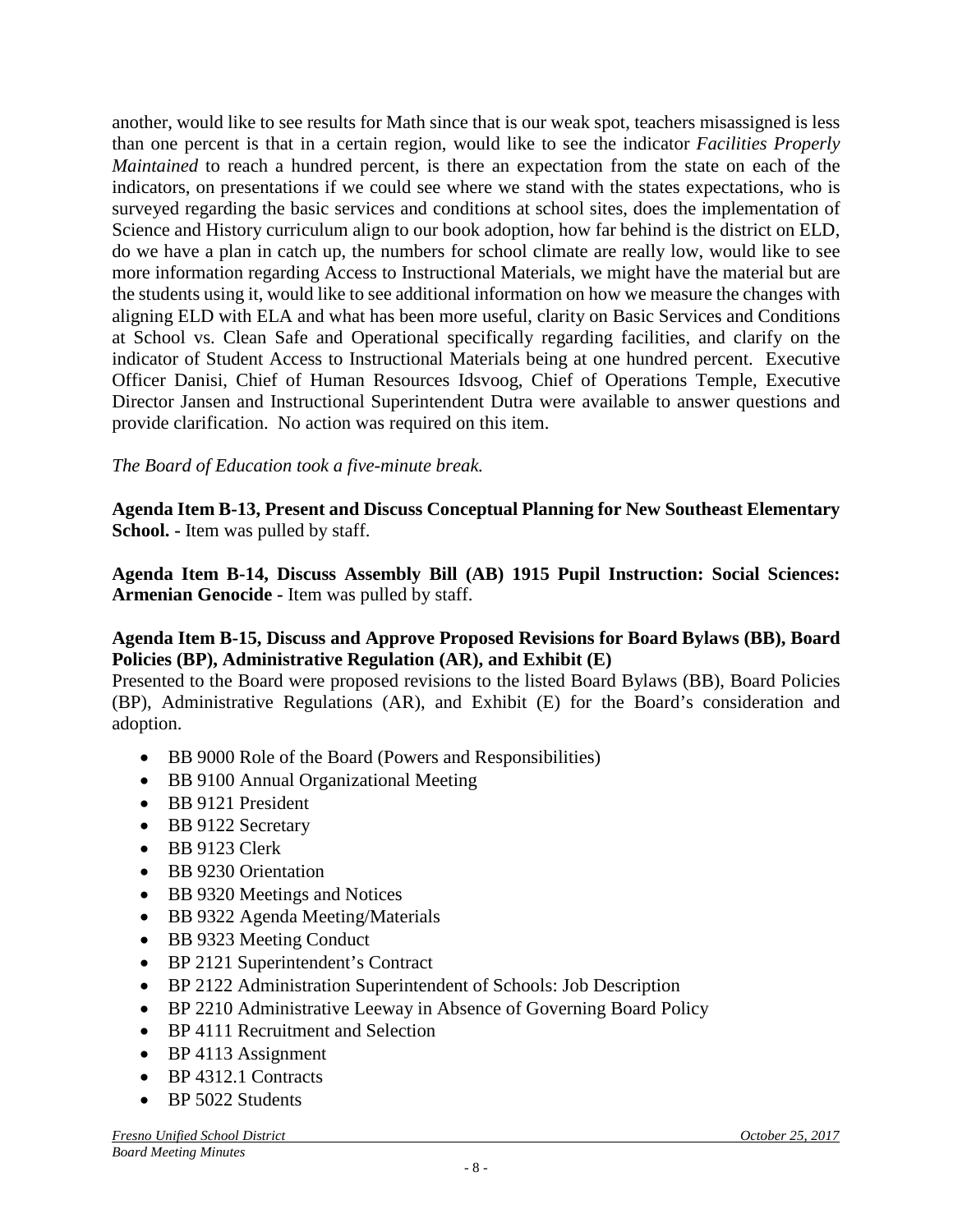- AR 4117.5 Termination Agreements
- AR 4313.2 Promotion/Demotion/Reclassification
- AR 4313.3 (NEW) Mid-Year Certificated Administrator Reassignment to the Classroom or Demotion
- E 2122 Superintendent of Schools: Responsibilities and Duties

Presentation by Chief of Staff David Chavez and Legal Counsel Jerome Behrens

An opportunity was provided to hear questions/concerns from members of the Board and staff was available to respond.

**Kenneth R. Mackie** – Where is the community involvement. Only two of the three members where present when bylaws where drafted. The suggested changes would give the board president more power. Is that what we want to do? Requested that the board not approve and wait to get community input.

**Francine Farber** – The suggested changes would alter relationship between the Superintendent and board and alter relationship between the Superintendent and staff. Items should not be approved this evening, items should be disaggregated and voted separately, there should be a workshop for the board and public so there is an understanding of what is really being requested, and would like to know in what were the bylaws that were out of sync with the Superintendents contract.

**Mary Haskin** – Ridiculous, outrageous, inappropriate you are taking away the Superintendent's power. This item should not be approved.

**Howard Watkins** – Surprised to see no item that discussed the removal of an officer, several of the bylaws removes power from the Superintendent. The Superintendent should work with the board president to set the agenda and a board member should have the right to add an item to the agenda.

**Jessica Mahoney** – Agreed with changes for the reorganization of the board, not fair on the time limits, does not agree to the changes regarding unscheduled oral communication and lumping groups together and concerns regarding the Superintendent and his power to make decisions.

**Hugo Morales –** These changes remove of the power from the Superintendent. We should allow our Superintendent do the job that he was hired to do.

For the record, comments/questions were made regarding bringing bylaws into compliance with existing law, creating consistency among the bylaws, encouraged board members to consider a set rotation for president and clerk, if any of the requested changes were legally required, a statement that CSBA provides the district with suggested or mandated changes to bylaws, support for elected based appointments for president and clerk, a suggestion to get trained in board governance, a concern that we would be micro managing the Superintendent, concern that the changes would give the board to much authority, why are we voting on this tonight instead of just discussing, is there a reason for the expediency, what was the reasoning for the separate counsel on this item, the board has the right to change the bylaws, the amount of money spent on re-examing the bylaws, what kind of message does it send if we don't trust the new Superintendent that we just hired, clarity as to why the subcommittee selected different counsel to review bylaws,. Legal Counsel Jerome Behrens and Mary Beth Degoede were available to answer questions and provide clarification. Member Davis motioned to deny the approval of the board bylaws with the exception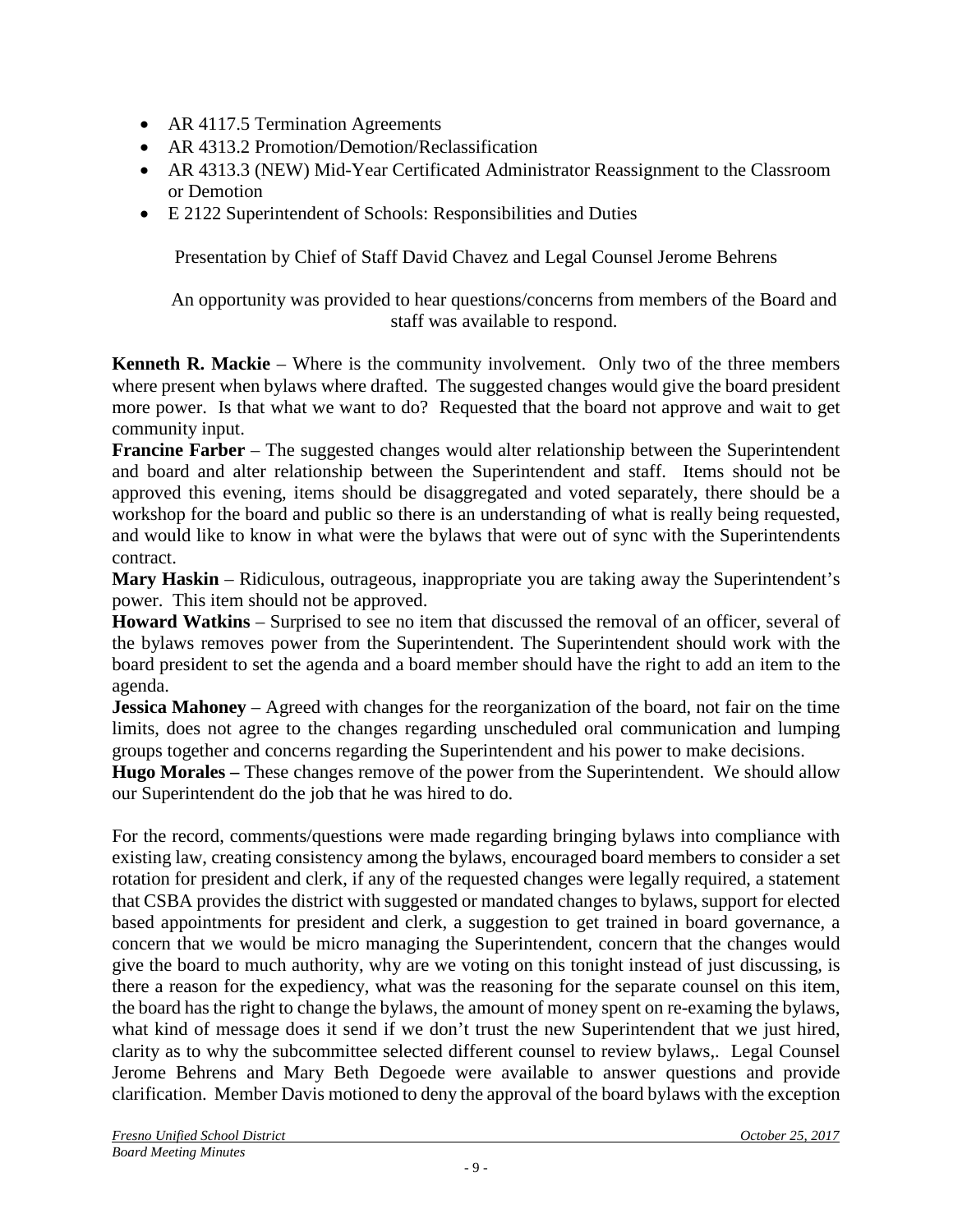of administrative regulation 4117.5 Termination Agreements that reduces the buyout from 18 months to 12 months, it was seconded by Member De La Cerda, the motion passed on a roll call vote of 5-2-0-0 as follows: AYES: Board Members: Cazares, Davis, De La Cerda, Johnson, and Jonasson Rosas. NOES: Board Member Mills and Board President Ashjian.

# **C. RECEIVE INFORMATION & REPORTS**

The Board was in receipt of Agenda Item C-16, the Fresno Unified School District Proposal to California School Employees Association (CSEA) and its Fresno White Collar Unit Chapter 125 for Re-Opener Negotiations for the 2017/18 School Year; and

Agenda Item C-17, the California School Employees Association (CSEA) and its Fresno White Collar Unit Chapter 125 Proposal to Fresno Unified School District for Re-Opener Negotiations for the 2017/18 School Year

# **BOARD/SUPERINTENDENT COMMUNICATIONS**

**Board Member Davis** – Requested that the Community Engagement Workshop not be conducted in the month of December but prefers the later part of January and February. Also requested that the weight room agenda item come back with a list of worst to first.

Member Mills motioned to extend the meeting by 30 minutes, seconded by Member Davis, which carried a 7-0-0-0 vote. AYES: Board Members: Cazares, Davis, De La Cerda, Johnson, Jonasson Rosas, Mills and Board President Ashjian.

**Board Member Mills** – Mentioned the program Breaking Down the Walls and feedback that was received was how female students feel they are treated differently. Need to examine what the district is doing or not doing to make our students feel that way.

**Board Member Jonasson Rosas** – Requested information on the districts homeless population and the utilization of supports that have been implemented within the district and their perceived effectiveness. Would second Board Member Davis' request to bring back the evaluation of Athletics within the district.

**Board Member De La Cerda –** Supports Board Member Davis' request, and requested information regarding the cost of legal expenses incurred in reviewing the board bylaws.

**Board Member Cazares –** Requested clarify from legal counsel on whether or not the board could have the weight room item return to the board. Has the district considered providing sensitivity/ethics training to our students in light of the recent attack at Bullard High School.

**Board Member Ashjian** – Inquired how Tenaya Middle School could get funded for a Water Polo Team.